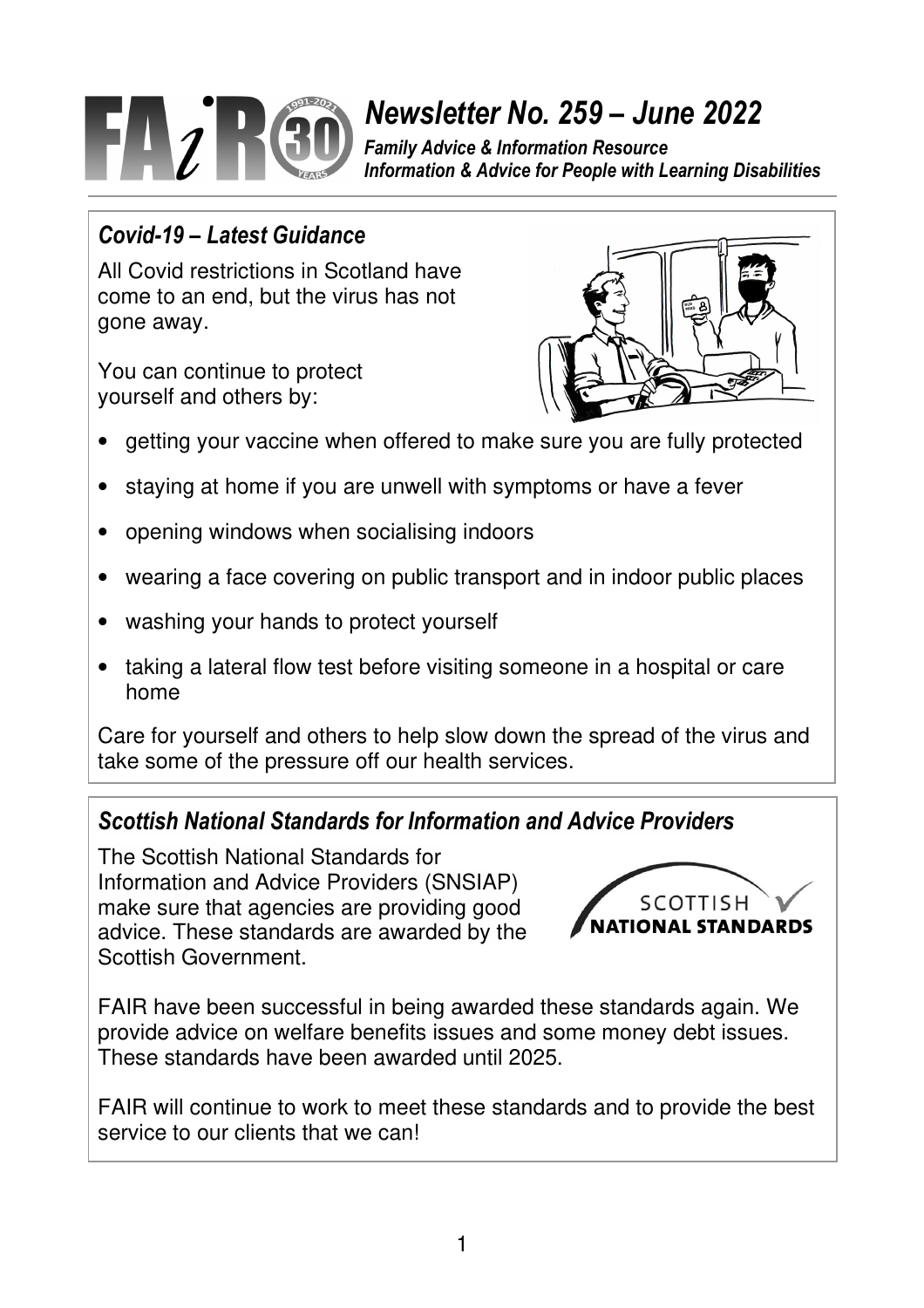# *Extra Support for Families*

The Scottish Government has announced plans to remove all income thresholds from Best Start Foods by 2023-24 as part of the second Tackling Child Poverty Delivery Plan, 'Best Start, Bright Futures'.



This will increase eligibility to all people who get a qualifying benefit. As a result, an additional 30,000 people are expected to benefit from Best Start Foods.

Best Start Foods is given through a prepaid card and provides £18 every four weeks throughout pregnancy, £36 every four weeks from birth until a child turns one, then £18 every four weeks from one until a child turns three.

The card can be used to buy healthy food, including eggs, milk, fruit and vegetables.

To find out more and if this affects you, call FAIR on **0131 662 1962** and talk to one of our Advice Workers.

#### *New staff at FAIR!*

FAIR have 2 new members of staff that we would like you to meet.

Kizzie is FAIR's new Early Years Advice Worker. She will work one to one with families that have a child with a learning disability, autism or global development delay.

Tasneem is FAIR's new Development Worker. She will support people to access social opportunities and benefits to promote good mental health.

You can get in touch with them both by calling FAIR on **0131 662 1962.**



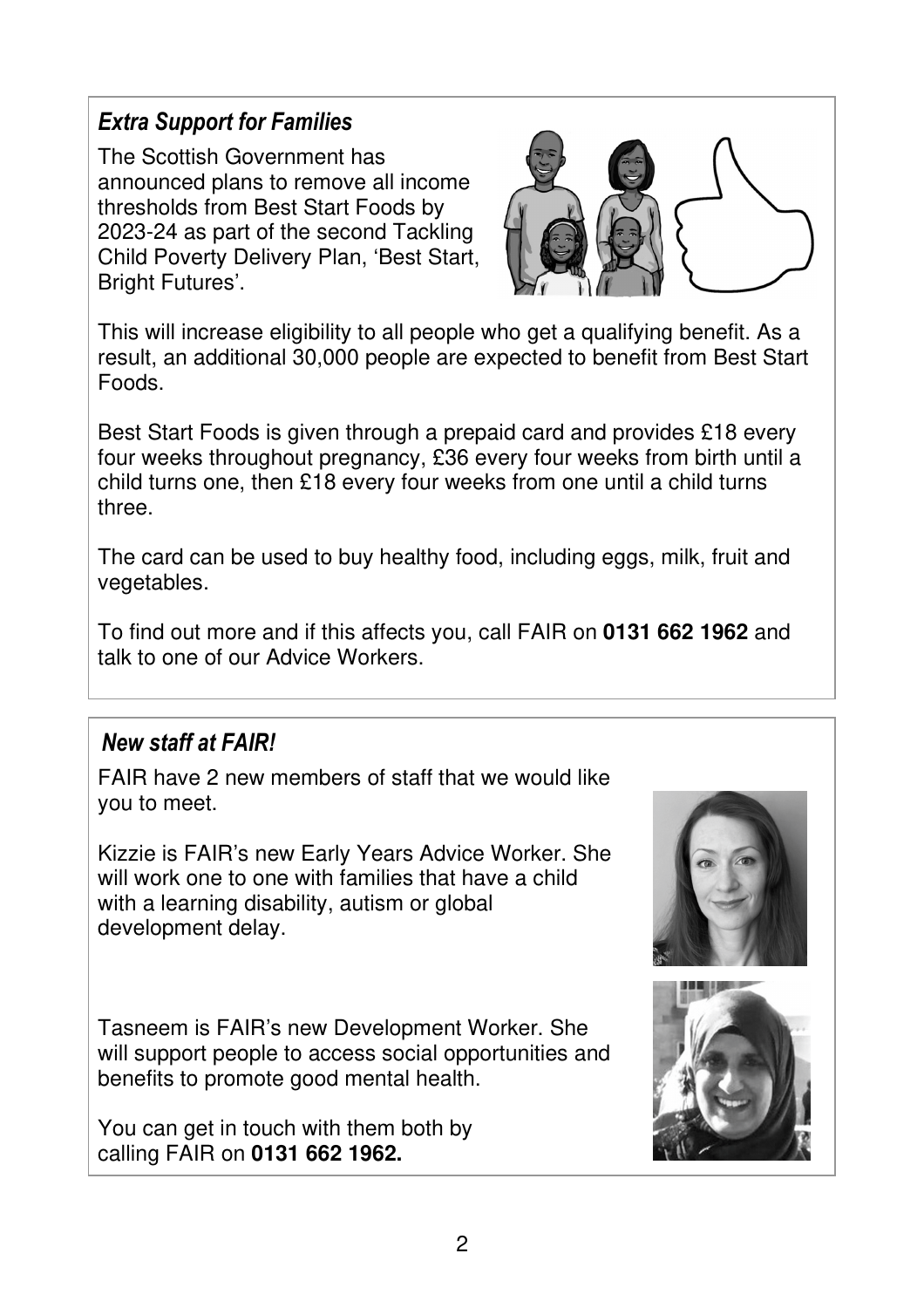# *Capital Carers – Dementia Inclusive Singing Group*

Capital Carers hold afternoon Singing Sessions for unpaid and paid carers and the person they care for. This is a chance for those living with Dementia or Cognitive Impairment to meet others in a safe, friendly and relaxed environment for an afternoon of familiar songs, tea and chat. The words to the music are put up on a screen and musicians play music to singalong to (if you want).



The sessions are on the 1st and 3rd Tuesday of the month from 2.00 pm - 3.45pm at Queensferry Parish Church, The Loan, EH30 9NS.

Former Carers are welcome. Please note: if you are a carer supporting a frail, older person and you think they would benefit, then pop in and see us to find out more.

To book a place, contact Rosie on **07407 427773**  or email **rosie@nwcarers.org.uk**

# *Dementia Information Sessions for Carers*

Dementia Training, part of Age Scotland, are delivering a free, six-week programme of practical advice and support to help those unpaid carers of people living with Dementia. The sessions will run from 2pm to 3.30pm, and will include a presentation, as well as the opportunity for group activities and discussion. You are welcome to join as many as you like.

The sessions in June and July are:

**Monday 6th June** - Carers' rights in relation to hospital admission and discharge

**Monday 13th June** - Self-directed support

**Monday 20th June** - Welfare benefits and income maximisation for carers

**Monday 27th June** - Dementia and Communication

**Monday 4th July** - Making home an enabling environment for people living with dementia

All sessions will take place on Monday afternoons at St Margaret's House, 151 London Road, EH7 6AE.

To find out more or book a place, call **0131 661 2077**.